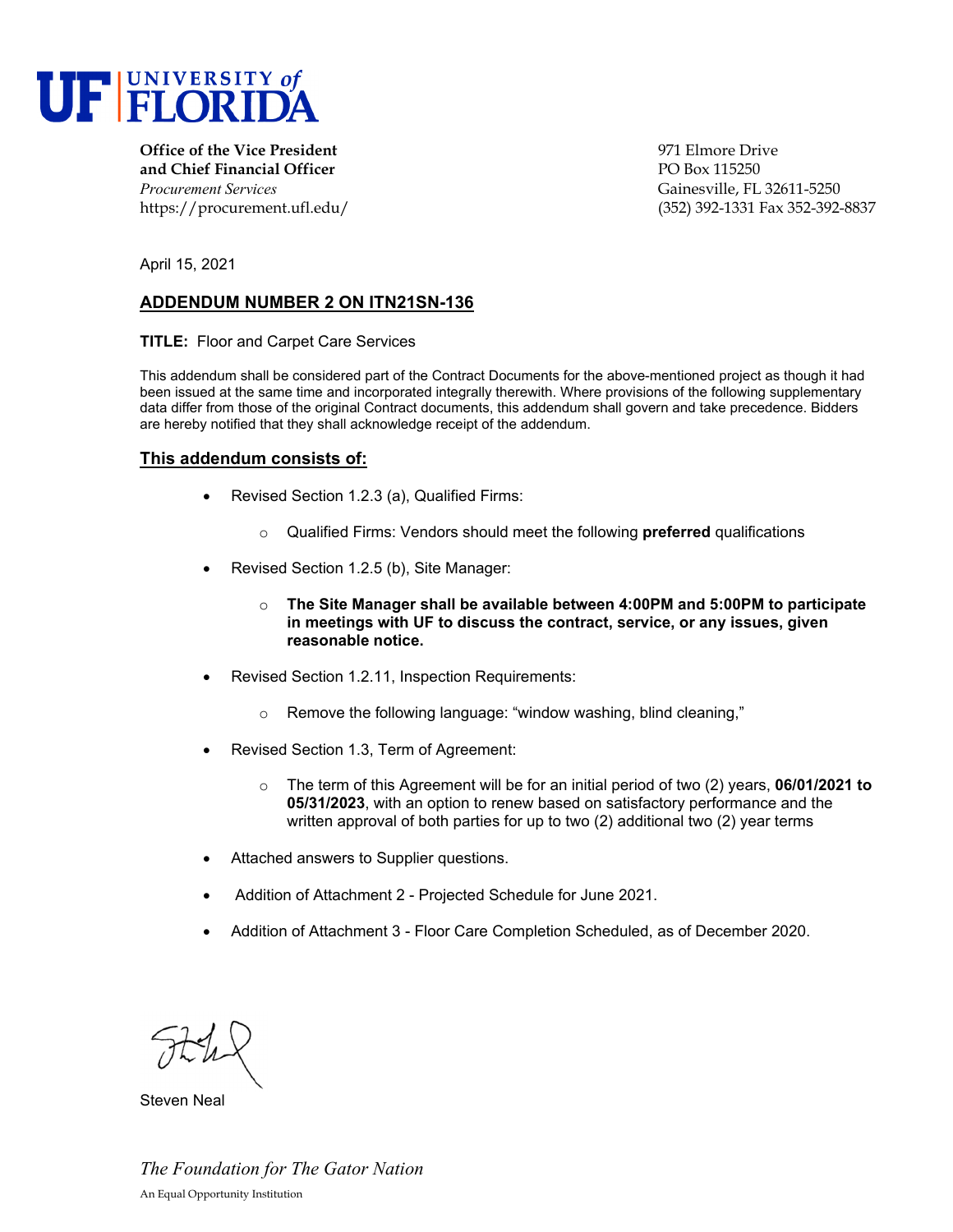Supplier Relationship Manager

## **PLEASE ACKNOWLEDGE RECEIPT OF THIS ADDENDUM 2 AND RETURN WITH YOUR BID. FAILURE TO ACKNOWLEDGE THIS ADDENDUM COULD CONSTITUTE REJECTION OF YOUR BID.**

VENDOR NAME

VENDOR ADDRESS

**SIGNATURE**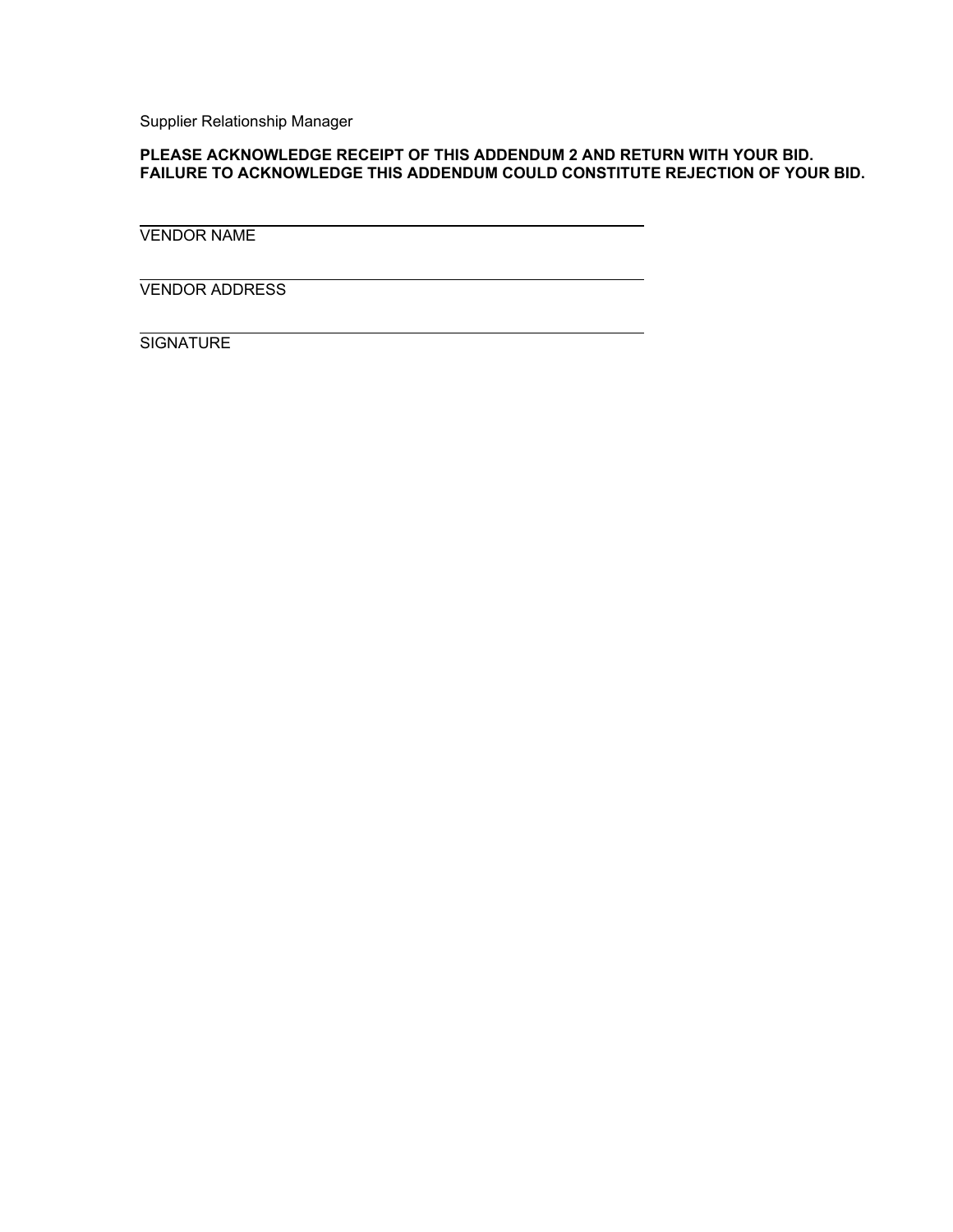## **ITN21SN-136 Floor Care Questions & Answers**

# **April 15, 2021**

- 1. Q: Per section 1.2.1 The amount of floor to be maintained is between 500,000 and 1 million square feet. Is this amount guaranteed?
	- A: **The annual contract budget is approximately \$270,000, and the amount to be achieved is dependent upon the vendor's square foot pricing**.
- 2. Q: Is there any historical data regarding the annual amount of nsf requested to be serviced? A: **No accurate historical data is available.**
- 3. Q: Please provide the last 3 years billing for this service and the name of the contractor.
	- A: **This ITN marks the first ever public solicitation for the university's floor care services. Therefore, no prior billing history or contractor information specific to floor care services exist.**
- 4. Q: What was is the current contract cost?
	- A: **There is no current floor care services contract. However, departments are charged by Building Services for off-cycle floor care services at the rate of \$30 to 32.75 per hour.**
- 5. Q: Is the vendor responsible for replacing any social distancing stickers on the floors?
	- A: **Yes, Facilities Services will provide the vendor(s) with replacement stickers along with application directions.**
- 6. Q: Those 6 feet apart social distancing stickers...how hard are those to pull up? Will you guys provide replacement stickers when the floors are done and would the vendor be responsible for replacing?
	- A: **Remove the floor graphic by lifting one edge and pulling it off at a sharp angle with smooth, even tension. A scraper, such as a putty knife, may be used to lift the edge, if needed.**

**Facilities Services will provide the vendor(s) with replacement stickers along with application directions.**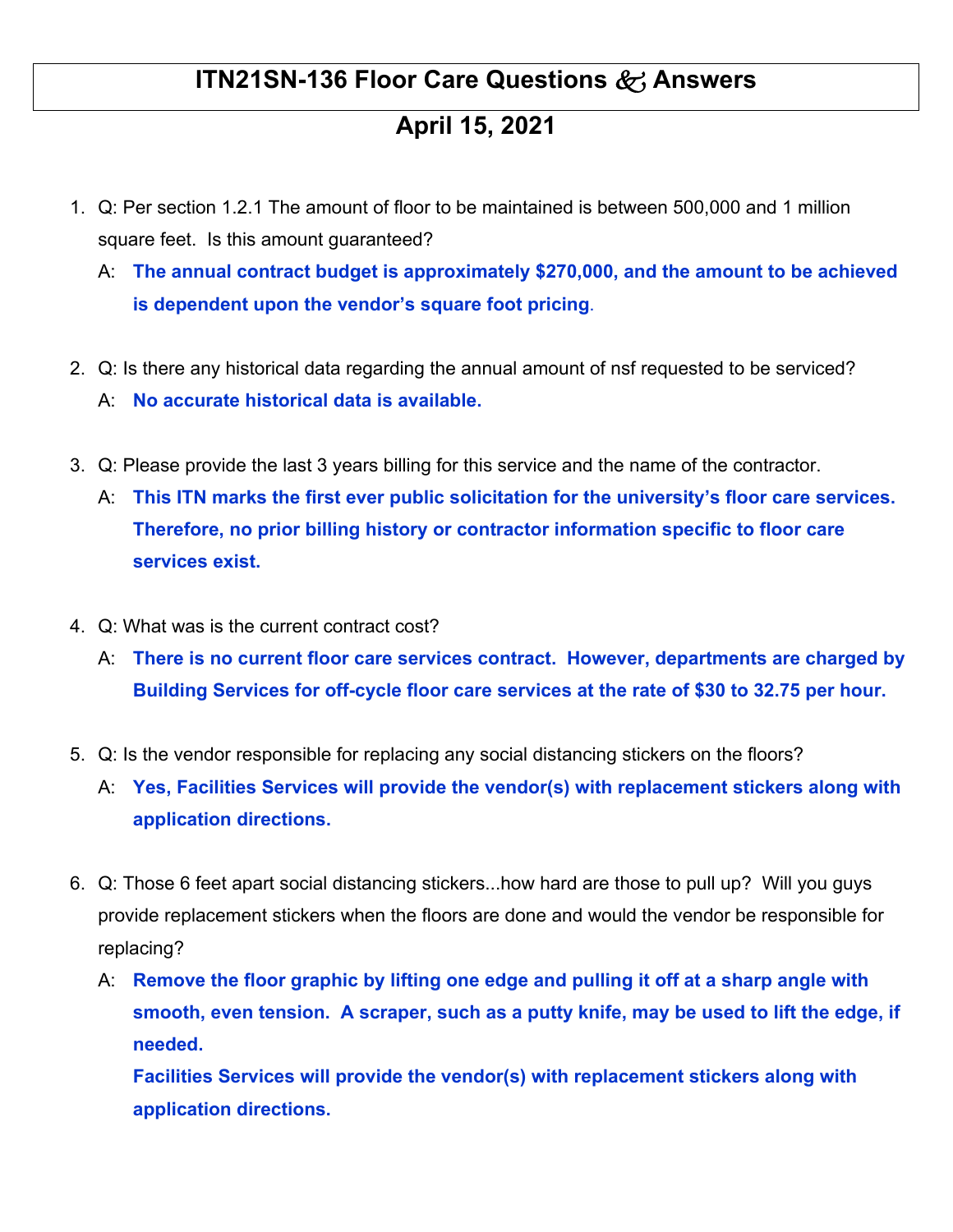- 7. Q: Are the vendors responsible for moving furniture & back to regional position?
	- A: **Yes (see ITN Section 1.2.1).**
- 8. Q: Who provides the cleaning chemicals?
	- A: **The vendors (see ITN Section 1.2).**
- 9. Q: What are the green products to be used?
	- A: **Although non-green products may also be used upon approval, some suggested green products include, but are not limited to:** 
		- **Zep Floor Stripper**
		- **Zep High Traffic Floor Polish**
		- **Elements Neutral Floor Cleaner**
		- **HydrOxi Pro Encapsulating Carpet Cleaner**
		- **Triple S Carpet Rinse & Neutralizer**
- 10. Q: Will UF building facility be covering any electrical wires for computer or equipment?
	- A: **No.**

**Building Services will maintain communication with building occupants specific to floor care service schedule dates, and their role in preparing the area(s) to be serviced. The vendor is required to have all necessary tools and apparatus to complete the jobs.**

- **11.** Q: Do you have a copy of prior year's (monthly) scheduled floor and carpet services, to get an idea of how services would be scheduled? If not, it would be helpful if you can provide a mock monthly or annual schedule of services?
	- A: **Lot One's projected monthly schedule for June 2021 (Attachment 2).**
- 12. Q: Does UF have a breakdown of floor type that the vendor will be serving?

## A: Hard Surfaces **Carpet**

- **•** Vinyl Composite Tile (VCT) **•** Tile
- **•** Luxury Vinyl Tile (LVT) **•** Broadloom
- **•** Ceramic **•** Roll
- **Laminate**
- **Marble**
- **Rubber**
- **Terrazzo**
- **Wood**

- 
- 
-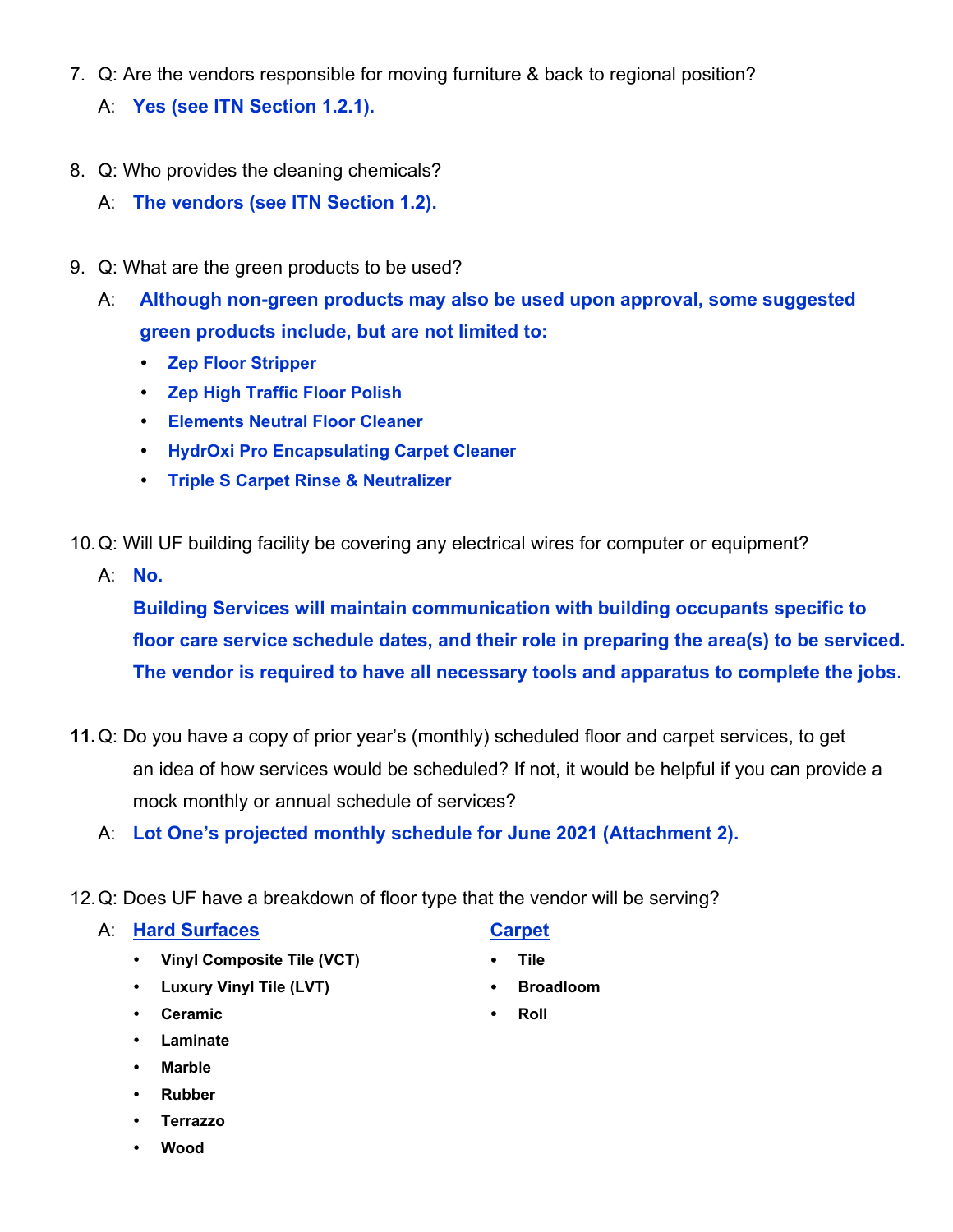- 13. Q: Can you please specify what service is to be done in: (machine scrub, buffing, honing, grout cleaning, etc.)
	- a. LVT
	- b. Ceramic
	- c. Laminate
	- d. Marble
	- e. Terrazzo
	- f. Tile
	- A: **As alluded to in the ITN (Section 1.2.4), vendors are expected to know and have the professional knowledge and expertise required to fully execute and perform the scope of work which includes servicing various floor types.**
- 14. Q: Since some areas have more furniture than others, can moving furniture be priced separately?
	- A: **Yes. Please clearly document the price options on Attachment 1.**
- 15. Q: Are dorm rooms included in this bid? If so, what furniture do we need to move? A**: No**
- 16. Q: 1.2.5 a. Staffing: in order for us to estimate how many people we will need for the job. We need to know: how many sq. ft. are we cleaning, how much time do we have to complete the job, and what service are we providing (carpet extraction, strip & wax, machine scrub, buffing, etc.)
	- A: **Building Services will provide the Lot One vendor with a monthly schedule of facilities to be serviced (see ITN Section 1.2.7). Most facilities will have a combination of a hard floor type and carpet. The duration of time to complete a scheduled facility is dependent on its size and complexity. Building Services will work with vendors to manage the temporal expectations. The vendors shall have access to the scheduled or assigned facilities five (5) day per week (excluding holidays and university closures) during times prescribed in the ITN (Section 1.2.1).**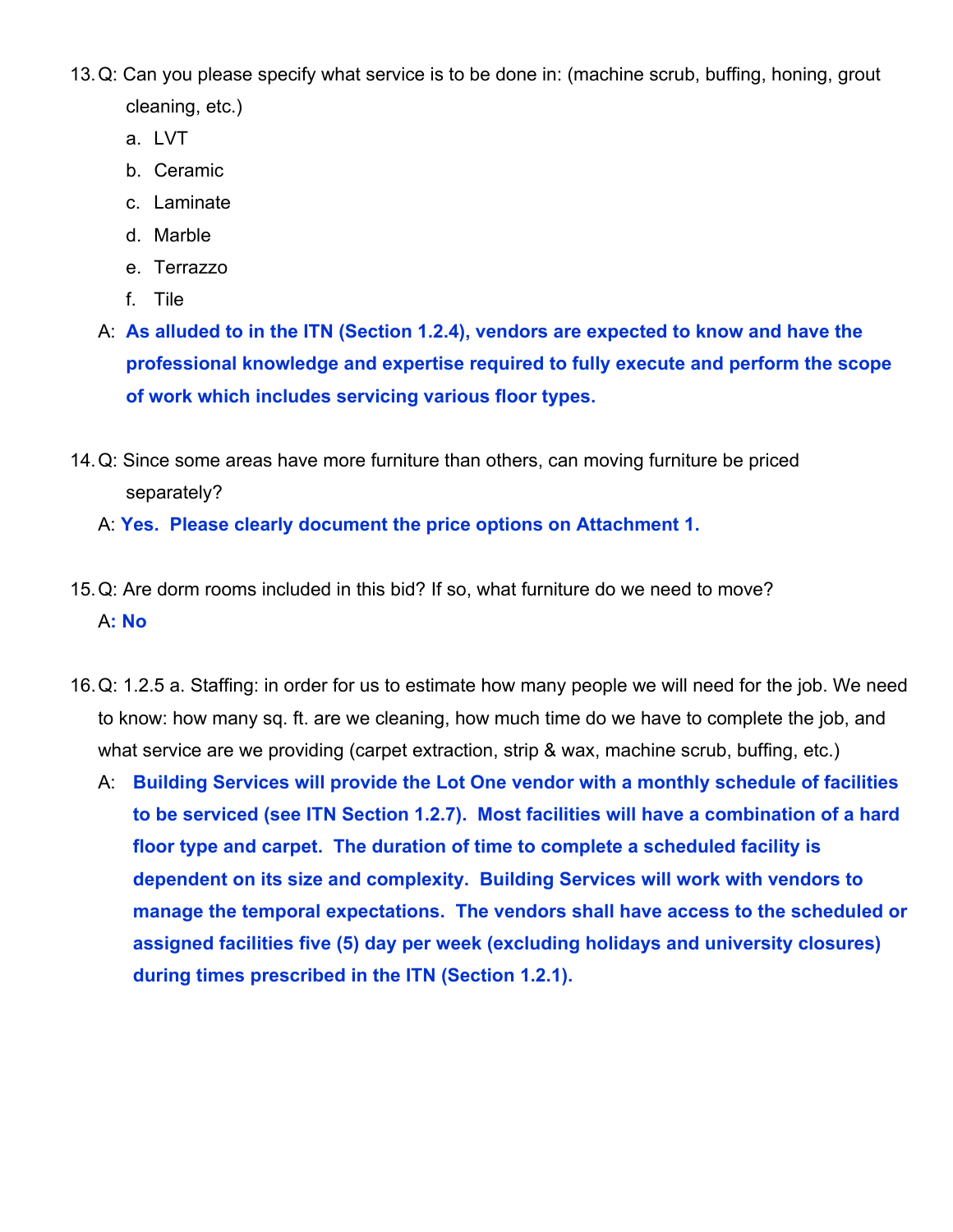- 17. Q: 1.2.5.b. Site Manager: needs to be available from 9am until 1:30am, this is 16.5 hours every day; Is this correct? If this is correct, can you please consider to have two (2) Site Managers for this project or to reduce the hours for the Site Manager?
	- a. The Site Manager shall be available from 6:00 pm until 1:30 am to inspect buildings, meet building occupants, and University representatives to resolve floor care and carpet service problems.
	- b. The Site Manager shall be available between 9:00 am until 4:00 pm to participate in meetings with UF to discuss the contract, service or any issues arising given reasonable notice.
	- A: **Correction. The Site Manager shall be available between 4PM and 5PM to participate in meetings with UF to discuss the contract, service or any issues arising given reasonable notice.**
- 18. Q: 1.2.8.d. Environmentally friendly products: What are the products that the University is already using? Could you please share the list of products already approved by the University?
	- A: **Regarding environmentally friendly products, please refer to the question 9 response herein.**

 **Currently, UF is using the following floor products:** 

- **NCL's Bare Bones Floor Stripper**
- **NCL's Performance Floor Finish 24/7**
- **Pioneer Eclipse Neutral All-Purpose Floor Cleaner**

19. Q: 1.2.11 Inspections Requirements:

- a. The report shall contain details of carpet cleaning, hard surface floor refinishing, window washing, blind cleaning, or other similar task. This ITN is for floor and carpet care only, is that correct?
- b. The vendor shall schedule all required work so as not to interfere with University operation. Is this for Lot 2 only? Because in 1.2.1 Lot 1 states that the University shall provide work schedules to the vendor monthly.
- A: **ITN21SN-136 is for floor and carpet care services only (see ITN Section 1.1). The University shall provide a monthly schedule of work for the Lot One vendor, and off-scheduled floor care services requested by departments will be assigned to the Lot Two pool of vendors**.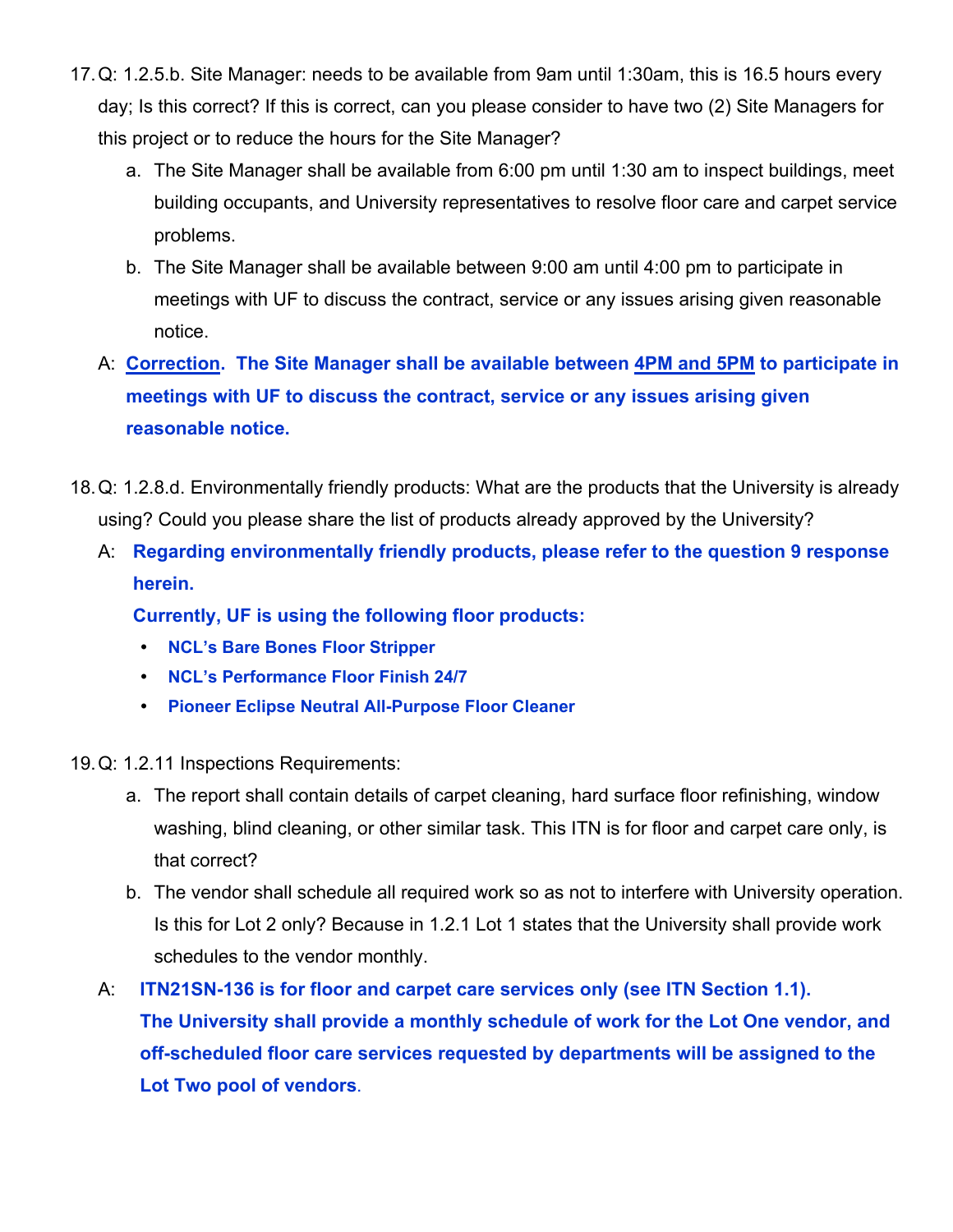- 20. Q: 4.1.1 Tab 7: Can we use as a reference, UF buildings that we are currently providing service or have provided floor service?
	- A: **Yes. As part of due diligence, references will be verified.**
- 21. Q: 6.34 Parking and Identification Badges:
	- a. Parking decal is required on campus Monday Friday,  $7:30$  am  $-4:30$  pm are the normal hours of restriction when an appropriate decal is required to park for most areas of campus. Since we are providing our services after regular business hours, do we need to purchase the decal?
	- A: **No parking decal is required during these off hours.**
- 22. Does every building have access to load the equipment?
	- A: **Not all facilities have loading docks. However, ramps (designated for disabled) are accessible for transporting equipment in and out of facilities.**
- 23. Q: 6.35 Payment Terms: The ITN states that the payment terms are Net 30.
	- a. Is this pre-bill or post bill?
	- b. Are we submitting Invoices weekly for work completed?
	- A: **For Lot One, the premise is to cut a purchase order for the budgeted amount and have the vendor draw-down utilizing monthly invoices.**

 **For Lot Two, the premise is for the vendor to submit invoices specific to completed work order assignments.** 

 **Invoices for contractual services must clearly reflect:** 

- **The services/deliverables that were provided.**
- **Invoices must show the number of units and cost per unit.**
- **Invoices must be supported by documentation (service report) that clearly reflects the services/deliverables provided during the invoice period.**
- 24. Q: Will the floor work be year around or mainly through the summer months?
	- A: **Year Around**
	- Q: Can UF provide office space or a small cubicle to the vendor?
	- A: **No. However, space for a mobile storage unit will be available for the Lot One vendor (see ITN Section 1.2.6).**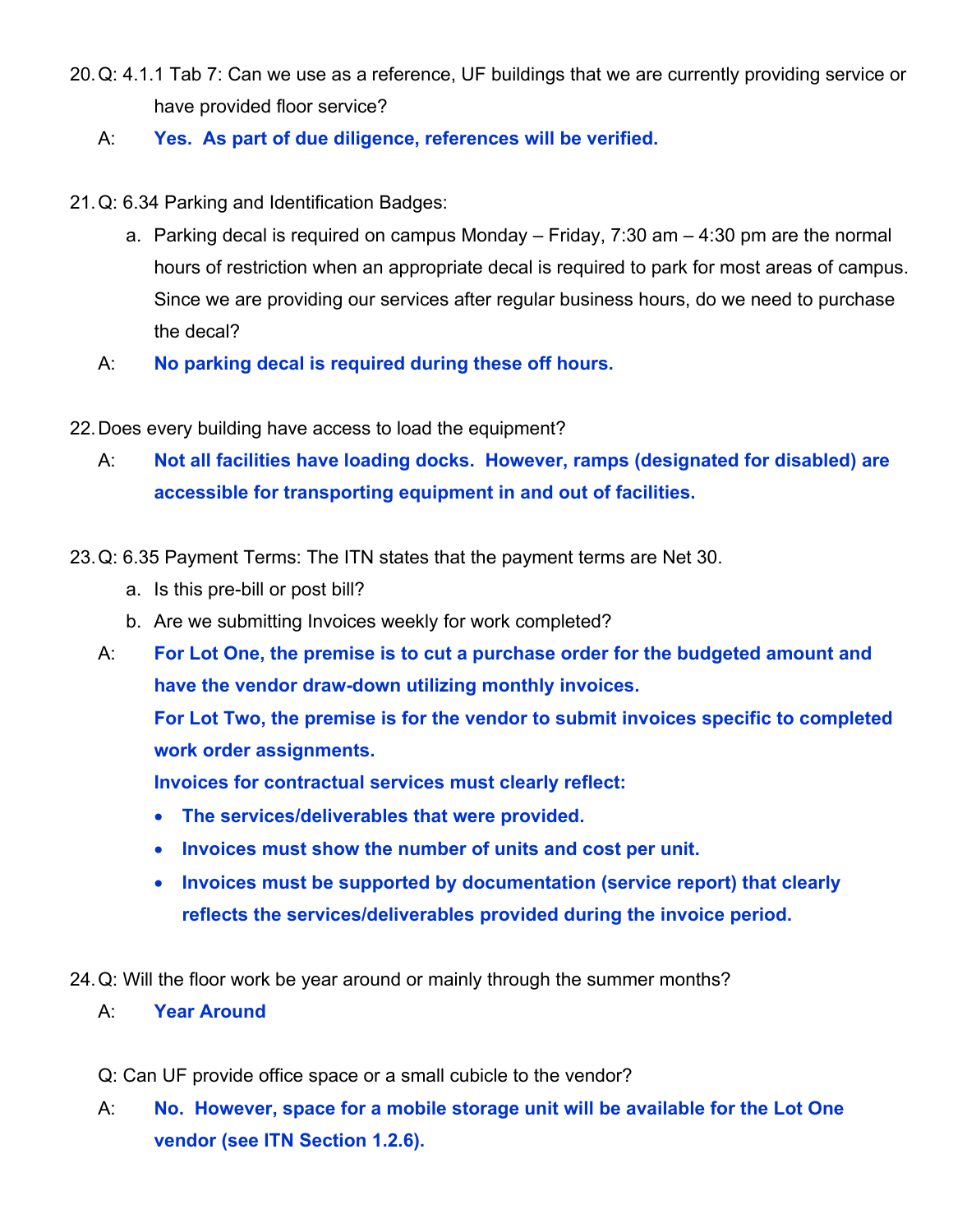- 25. Q: What if any badging requirements are mandated by UF?
	- A: **Yes. All vendors on campus are required to present some type of company designation.**
- 26. Q: What if any parking permits are required by UF?
	- A: **No parking decal is required during these off hours.**
- 27. Q: Is propane powered equipment allowed by UF?

A: **Propane powered equipment is not allowed inside buildings.**

28. Q: Can you clarify on Page 11 section 1.2.11 verbiage about cleaning windows and blind cleaning- Is this an error?

A: **Yes, this is an error. Cleaning windows and blinds are not germane to this ITN.** 

- 29. Q: The term of the contract- Start date is listed as 5/1/21- 4/30/23. Will this be corrected to reflect a June1, 2021 start date?
	- A: **The services are scheduled to commence on June 1, 2021.**
- 30. Q: Is there a percentage goal that UF would like to utilize for a Small Business Program?
	- A: **No, the University encourages good faith efforts regarding the utilization of small businesses.**
- 31. Q: Will there be a power source that the vendor can recharge machines at night?
	- A: **Discussions are underway to provide access to exterior electrical outlets the Lot One vendor.**
- 32. Q: Can other methods of carpet cleaning be utilized, such as dry encapsulation or dry foam?
	- A: **Yes, carpet cleaning methods like encapsulation / soil crystallization technology may be implemented where appropriate.**